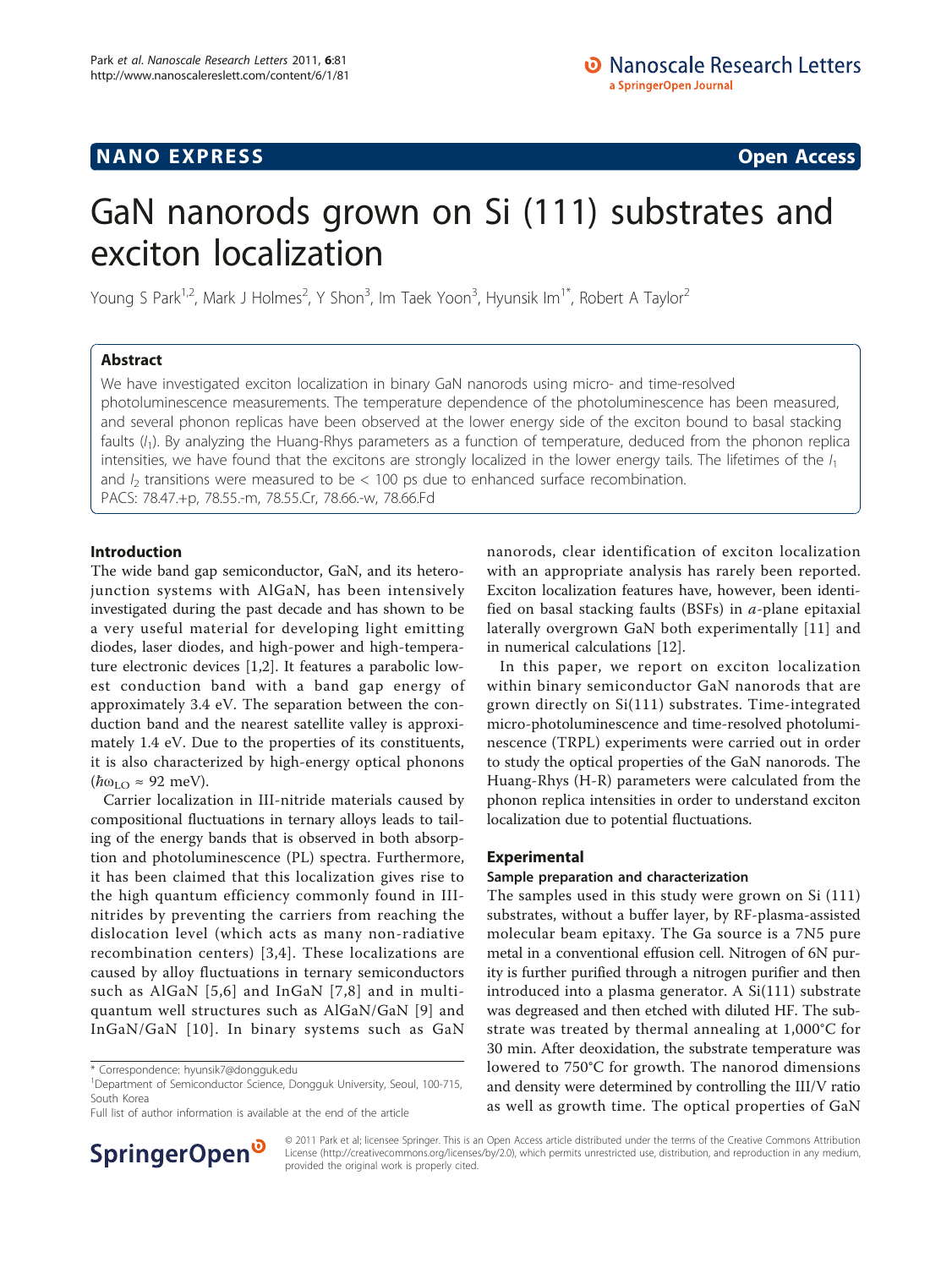nanorods are determined mainly by the nanorods' dimensions, which in turn are strongly affected by the III/V ratio. More detailed growth conditions and techniques for GaN nanorods have been reported elsewhere [[13-16\]](#page-4-0). Figure 1a, b shows high-resolution field emission scanning electron microscopy images at the cross-sectional and the plan view, respectively, for the bulk-like GaN nanorods. Two growth regimes are present in the sample, that is, a compact columnar growth from the Si substrate, and nanorods which protrude from the compact region. The compact region forms from the coalescence of nanorods. The average nanorod diameter is approximately 100 nm, and the average length is approximately 4 μm. More detailed information on the nanorods can be found in references [[13,14\]](#page-4-0).

# Photoluminescence measurements

A commercial micro-PL spectroscopy system (Renishaw Wotton-under-Edge, UK) was used for photoluminescence measurements. The excitation source was a He-Cd laser operating at 325 nm. This was focused to a



spot size of approximately 0.8  $\mu$ m<sup>2</sup> (marked with the dotted circle in Figure 1b) on the sample by a 36× reflecting objective positioned above a continuous-flow helium cryostat which housed the sample. The same objective was used to both focus the incident beam and to collect the resulting luminescence, which was subsequently directed to a spectrometer with a spectral resolution of approximately 700 μeV and a spatial resolution of 0.8 μm. The signal was detected using a chargecoupled device detector. For TRPL measurements, a frequency-tripled pulsed  $Ti: Al<sub>2</sub>O<sub>3</sub>$  laser (100 fs at 76 MHz) was used to excite the samples at a wavelength of 266 nm. A commercial time-correlated single-photon counting system was used for detection.

# Results and discussion

The temperature dependence of the PL emission from the nanorods, measured at temperatures from 4.2 to 75 K, is presented in Figure [2a](#page-2-0). Figure [2b](#page-2-0) shows a zoomed-in section of the spectra in which a strong excitonic emission, originating from both donor-bound excitons  $(I_2)$  transition or  $D^{0}X$ ) and free excitons (FX) at energies of 3.468 and 3.476 eV, respectively, is observed. These peaks dominate the spectra at higher temperatures (note the log scale). The FX emission appears as a high-energy shoulder on the  $I_2$  peak, and we observe that it becomes red-shifted as the temperature increases, in line with the band gap energy dependence on temperature. At temperatures above 75 K, the  $I_2$  emission was deionized contributing to the FX emission. In contrast, the  $I_2$  emission energy appears to be temperature independent, which supports the assertion that it originates from a localized source. To the best of our knowledge, this localization effect has not previously been observed in GaN epilayers, and indeed, we only observe the effect in samples such as the one investigated here, which exhibits the coalescence of many nanorods.

In addition to these two peaks, there is a broad emission (full width at half maximum (FWHM), approximately 30 meV) at 3.417 eV, which has been labeled  $I_1^0$ . This has been attributed to both extended structural defects located at the bottom of the nanorods [[17](#page-4-0)] and the recombination of excitons bound to the BSFs. The BSFs are produced during the initial phase of the growth and propagate perpendicularly to the c-axis from the substrate toward the surface of the sample [[18](#page-4-0),[19](#page-4-0)]. Indeed, densely merged GaN nanorods on the surface (as shown in Figure 1) may result in the formation of the localized defects.

A series of satellite peaks at the low energy side of the aforementioned transitions, which is assigned to phonon replicas of the  $I_1^0$  emission, are also observed. The energy separation of each adjacent peak is approximately 92 meV, in good agreement with the longitudinal optical (LO) phonon energy in GaN. We denote the intensity of the nth phonon replica for  $I_1^0$  as  $I_1^{\prime n}$  (n = 0, 1, 2, etc),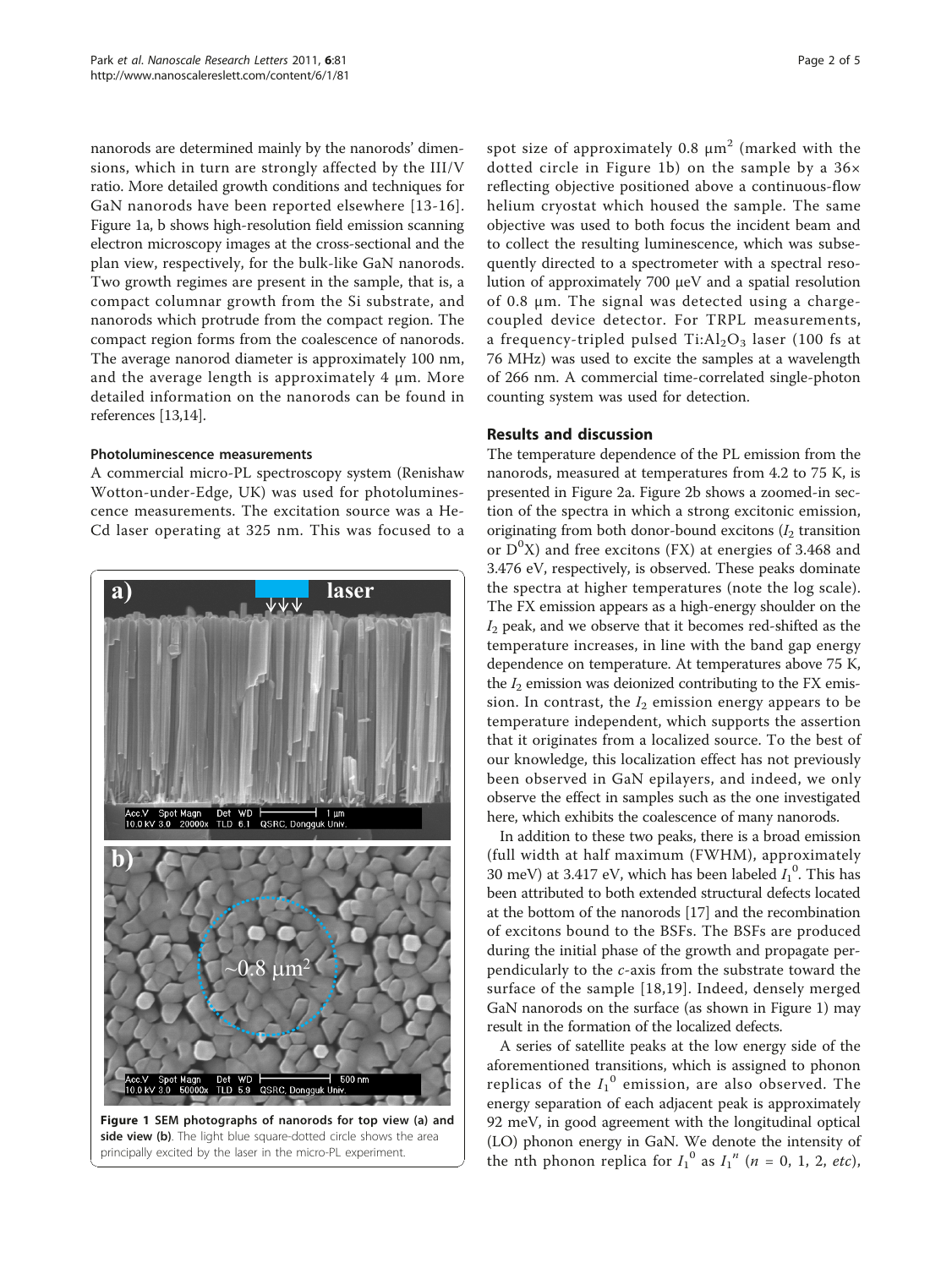<span id="page-2-0"></span>

where  $n = 0$  corresponds to the main emission line (non-replica). The intensity ratio of adjacent phonon replicas can be expressed as

$$
\frac{I^{n+1}}{I^n} = \frac{S_n}{n+1}, \quad n = 0, 1, 2, 3... \tag{1}
$$

where S, the H-R parameter, is defined as

$$
S = \sum_{q} \frac{|V(q)|^2}{E_{LO}} \tag{2}
$$

Here,  $E_{LO}$  is the LO phonon energy and  $V(q)$  is the matrix element for the interaction between the exciton and the phonon, with wave vector  $q$ . The H-R parameter is therefore a quantitative measure of the excitonphonon coupling strength [[20](#page-4-0),[21\]](#page-4-0) and, by extension, a measure of the degree of localization (localized excitons have a stronger interaction with phonons as their wavefunctions contain large  $q$  components [[22](#page-4-0)]).

The inset of the Figure 3 shows the extracted H-R parameters for the  $I_1$  transition as a function of temperature (T). The value of  $S_1$  at  $T = 4.2$  K for the  $I_1$  is measured to be 0.29. It is a well-documented

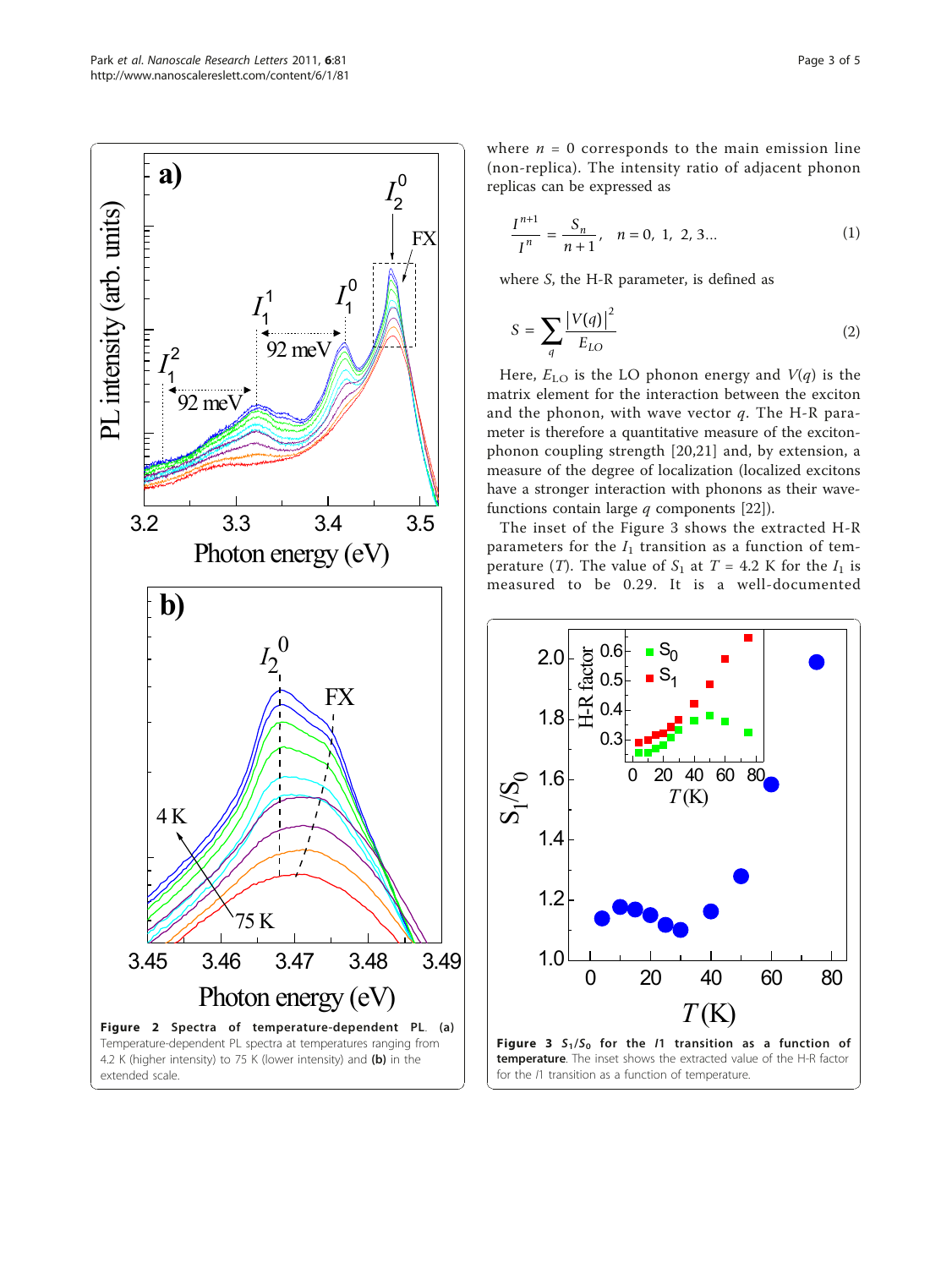phenomenon that the value of  $S_0$  is always smaller than the H-R parameter measured between higher order satellite peaks [\[21](#page-4-0)] due to the fact that whilst all recombining excitons contribute to the zero order peak, only those that are deeply confined contribute meaningfully to the higher order satellites. The ratio of  $S_1/S_0$ , or the extent to which  $S_0$  is reduced by this effect, can therefore be used as a measure of the proportion of carriers that are localized [[5,21](#page-4-0)]. Value of  $S_1/S_0$  much in excess of unity represents a situation with few localized carriers. Figure [3](#page-2-0) shows the temperature dependence of the ratio  $S_1/S_0$  for the  $I_1$  transition. The value of  $S_1/S_0$  initially decreases with increasing temperature (4.2 to 30 K) before rapidly increasing for temperatures above 30 K. Similar behavior has been observed previously in InGaN QWs [\[23](#page-4-0)] and  $\text{Al}_{x}\text{Ga}_{1-x}$ N alloys [[5\]](#page-4-0) and is explained by exciton localization: Carriers that are strongly localized to deeper states at low temperature interact with the phonons but become delocalized by thermal energy with increasing temperature. The rise of  $S_1/S_0$  for temperatures over 40 K roughly corresponds to, and is indeed caused by, the onset of a fall in  $S_0$  while  $S_1$  continues to rise. The continuing increase of  $S_1$  (and  $S_0$  for  $T < 50$  K) with temperature is due to an increased population of phonons. The fall in  $S_0$  (T > 50 K) is most likely due to the delocalization of excitons at  $I_1^0$ , causing a reduction in the intensity at  $I_1^{\ 1}$  (and indeed  $I_1^{\ 2}$ ). The emission intensity of  $I_1^{\;0}$ , however, is due to emission from all recombining excitons, so the thermal delocalization will have a less immediate effect on  ${I_1}^0$ resulting in a decrease of  $S_0$  and hence the increase of the ratio  $S_1/S_0$ .

In order to further understand the carrier recombination dynamics of the excitons in GaN nanorods, we performed TRPL measurements on the sample at a range of photon energies. Two representative TRPL decay traces, taken at 10 K, along with the instrument response function (IRF), are presented in Figure 4. The shoulders in the IRF traces are due to electron reflections. This is a common problem in time-correlated photon counting system when relatively short time decays are involved. Software has been used to take into account this response function in the fitting procedure. The FWHM of the IRF is approximately 40 ps and was de-convoluted from the measured decays with commercial decay analysis software (PicoQuant Fluofit, PicoQuant GmbH, Berlin Germany). The mono-exponential lifetimes of the emission at 3.417 and 3.468 eV are calculated to be approximately 68.1 ps and approximately 92.2 ps, respectively. The decay rate is fast due to surface recombination on the nanorods, which is enhanced by the large surface to volume ratio exhibited by the columns. This is consistent with the results by Schlager *et al* [[24](#page-4-0)]. The surface recombination lifetime,  $\tau_s$ , which is strongly dependent on the surface recombination velocity,  $v_s$ , can be



approximated to  $d/4v<sub>s</sub>$  for the case of a hexagonal column of diameter  $d$  [[24,25\]](#page-4-0). We estimated the surface recombination velocity to be  $27 \times 10^3$  cm.s<sup>-1</sup>, which is a little larger, but comparable, than that calculated by Schlager et al, owing to the faster decays observed in our case. It should be noted, however, that in the literature, there is little consistency in the lifetimes quoted for the donor-bound and acceptor-bound excitons. In fact, in GaN, the lifetimes range widely from a few tens to a few hundreds of picoseconds [\[26-31](#page-4-0)].

## Conclusions

In summary, we have investigated the exciton localization in bulk-like GaN nanorods by micro- and timeresolved photoluminescence measurements. In the temperature-dependent photoluminescence measurements, several phonon replicas at the lower energy side of the exciton bound to the BSFs  $(I_1^0)$  are observed. By analyzing the H-R parameter as a function of temperature deduced from the phonon replica intensities, we found that the excitons are strongly localized in the lower energy tails. For the  $I_1$  transition, the value of  $S_1/S_0$  slightly decreases when the temperature increases from 4.2 to 30 K and then rapidly increases with further temperature increase, up to a